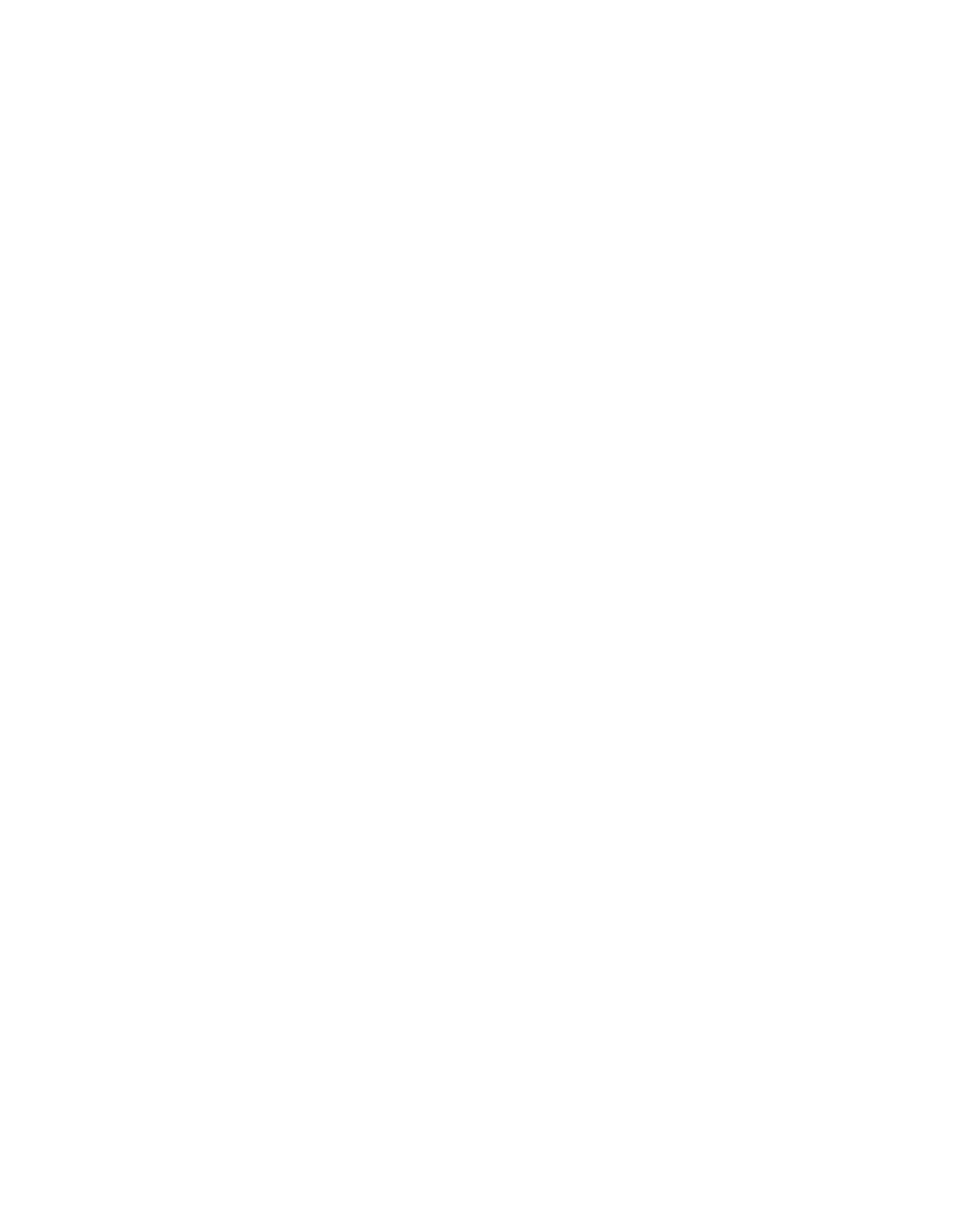**Memorandum of Agreement Between the Federal Aviation Administration, the U.S. Air Force, the U.S. Army, the U.S. Environmental Protection Agency, the U.S. Fish and Wildlife Service, and the U.S. Department of Agriculture to Address Aircraft-Wildlife Strikes** 

#### **PURPOSE**

The signatory agencies know the risks that aircraft-wildlife strikes pose to safe aviation.

This Memorandum of Agreement (MOA) acknowledges each signatory agency's respective missions. Through this MOA, the agencies establish procedures necessary to coordinate their missions to more effectively address existing and future environmental conditions contributing to aircraft-wildlife strikes throughout the United States. These efforts are intended to minimize wildlife risks to aviation and human safety, while protecting the Nation's valuable environmental resources.

## **BACKGROUND**

 $\overline{a}$ 

Aircraft-wildlife strikes are the second leading causes of aviation-related fatalities. Globally, these strikes have killed over 400 people and destroyed more than 420 aircraft. While these extreme events are rare when compared to the millions of annual aircraft operations, the potential for catastrophic loss of human life resulting from one incident is substantial. The most recent accident demonstrating the grievous nature of these strikes occurred in September 1995, when a U.S. Air Force reconnaissance jet struck a flock of Canada geese during takeoff, killing all 24 people aboard.

The Federal Aviation Administration (FAA) and the United States Air Force (USAF) databases contain information on more than 54,000 United States civilian and military aircraft-wildlife strikes reported to them between 1990 and 1999**<sup>1</sup>** . During that decade, the FAA received reports indicating that aircraftwildlife strikes, damaged 4,500 civilian U.S. aircraft (1,500 substantially), destroyed 19 aircraft, injured 91 people, and killed 6 people. Additionally, there were 216 incidents where birds struck two or more engines on civilian aircraft, with damage occurring to 26 percent of the 449 engines involved in these incidents. The FAA estimates that during the same decade, civilian U.S. aircraft sustained \$4 billion worth of damages and associated losses and 4.7 million hours of aircraft downtime due to aircraft-wildlife strikes. For the same period,

 $1$  FAA estimates that the 28,150 aircraft-wildlife strike reports it received represent less than 20% of the actual number of strikes that occurred during the decade.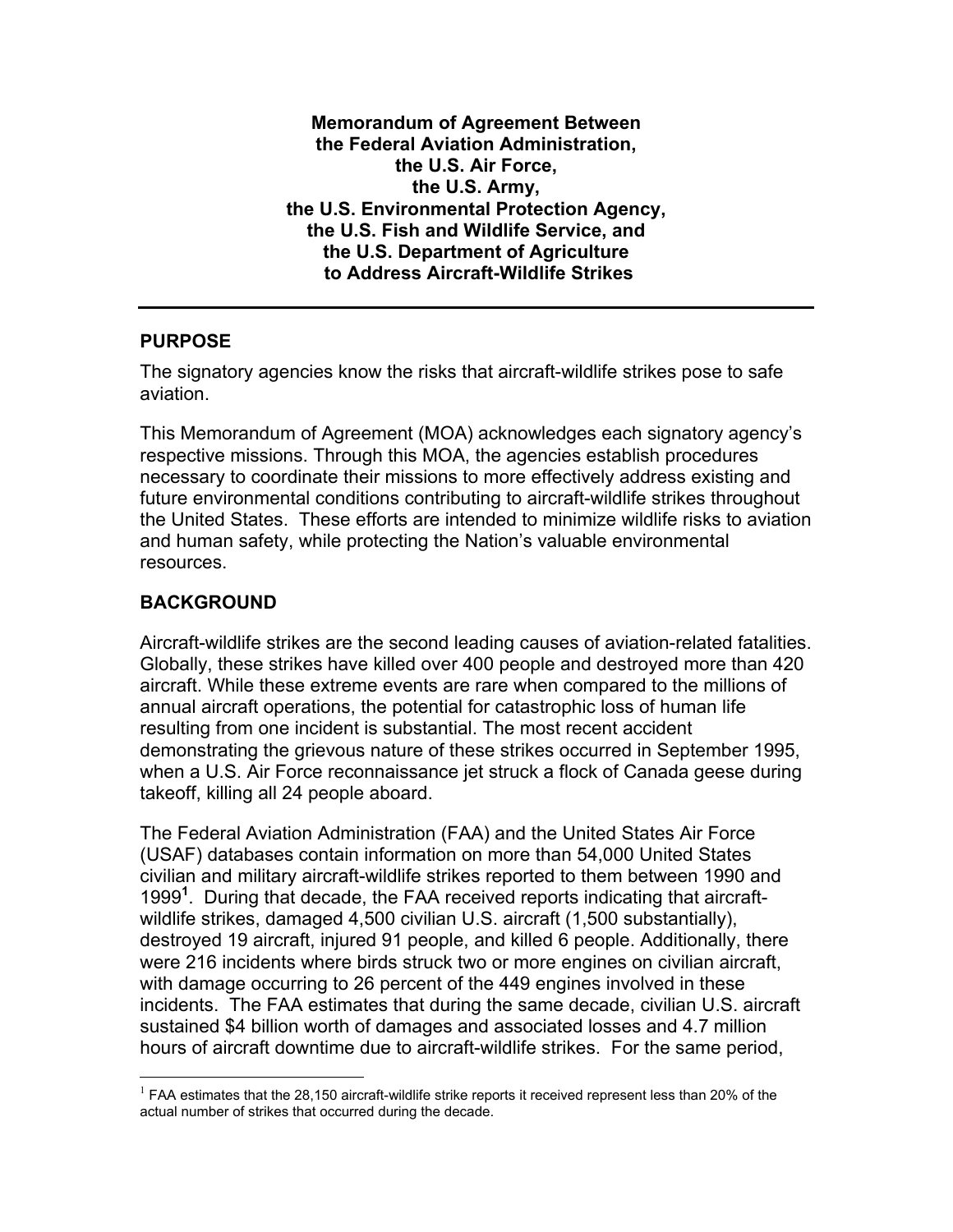USAF planes colliding with wildlife resulted in 10 Class A Mishaps<sup>2</sup>, 26 airmen deaths, and over \$217 million in damages.

Approximately 97 percent of the reported civilian aircraft-wildlife strikes involved common, large-bodied birds or large flocks of small birds. Almost 70 percent of these events involved gulls, waterfowl, and raptors (Table 1).

About 90 percent of aircraft-wildlife strikes occur on or near airports, when aircraft are below altitudes of 2,000 feet. Aircraft-wildlife strikes at these elevations are especially dangerous because aircraft are moving at high speeds and are close to or on the ground. Aircrews are intently focused on complex take-off or landing procedures and monitoring the movements of other aircraft in the airport vicinity. Aircrew attention to these activities while at low altitudes often compromises their ability to successfully recover from unexpected collisions with wildlife and to deal with rapidly changing flight procedures. As a result, crews have minimal time and space to recover from aircraft-wildlife strikes.

Increasing bird and wildlife populations in urban and suburban areas near airports contribute to escalating aircraft-wildlife strike rates. FAA, USAF, and Wildlife Services (WS) experts expect the risks, frequencies, and potential severities of aircraft-wildlife strikes to increase during the next decade as the numbers of civilian and military aircraft operations grow to meet expanding transportation and military demands.

#### **SECTION I.**

## **SCOPE OF COOPERATION AND COORDINATION**

Based on the preceding information and to achieve this MOA's purpose, the signatory agencies:

- **A.** Agree to strongly encourage their respective regional and local offices, as appropriate, to develop interagency coordination procedures necessary to effectively and efficiently implement this MOA. Local procedures should clarify time frames and other general coordination guidelines.
- **B.** Agree that the term "airport" applies only to those facilities as defined in the attached glossary.
- **C.** Agree that the three major activities of most concern include, but are not limited to:
	- 1. airport siting and expansion;

 2 See glossary for the definition of a Class A Mishap and similar terms.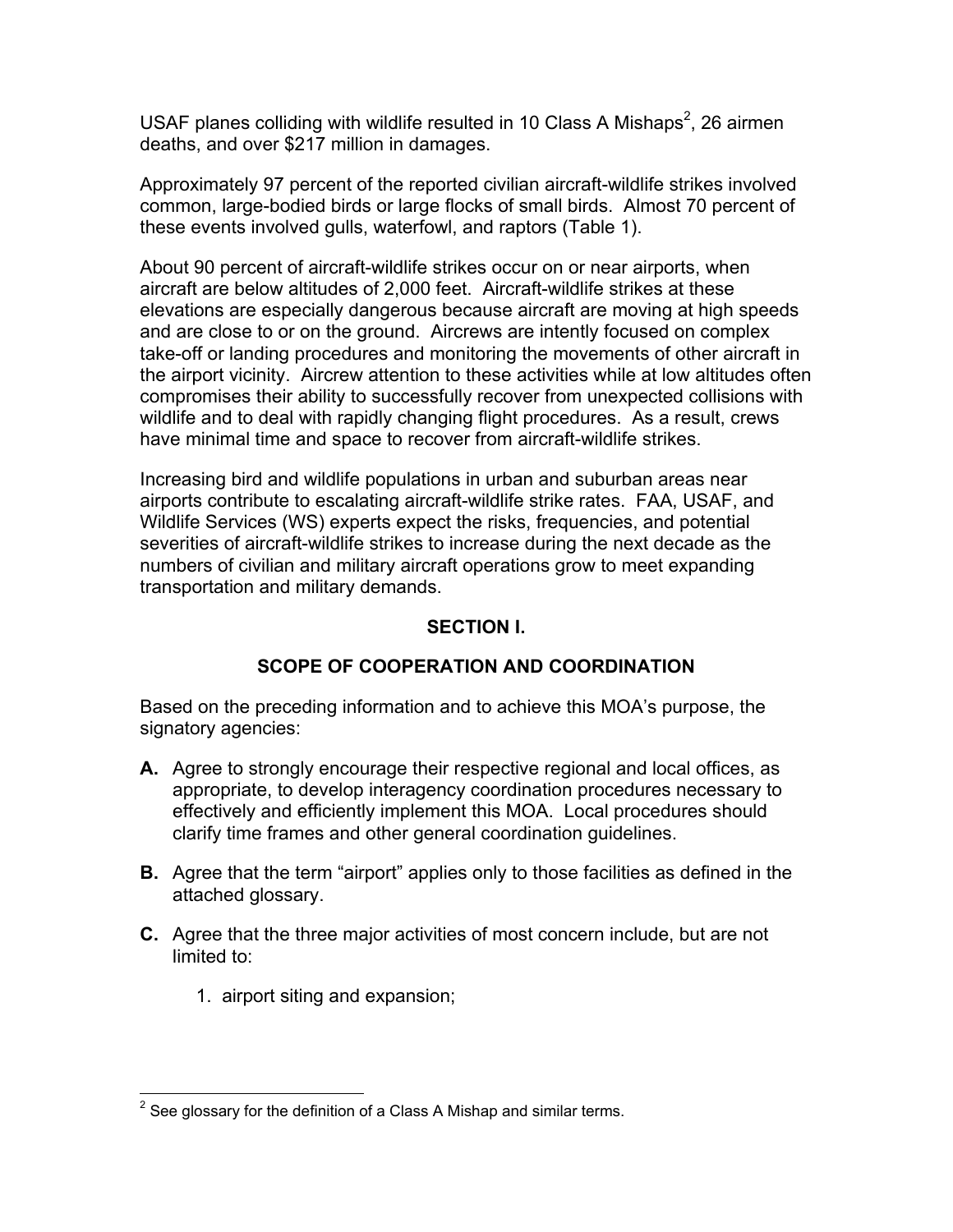- 2. development of conservation/mitigation habitats or other land uses that could attract hazardous wildlife to airports or nearby areas; and
- 3. responses to known wildlife hazards or aircraft-wildlife strikes.
- **D.** Agree that "hazardous wildlife" are those animals, identified to species and listed in FAA and USAF databases, that are most often involved in aircraftwildlife strikes. Many of the species frequently inhabit areas on or near airports, cause structural damage to airport facilities, or attract other wildlife that pose an aircraft-wildlife strike hazard. Table 1 lists many of these species. It is included solely to provide information on identified wildlife species that have been involved in aircraft-wildlife strikes. It is not intended to represent the universe of species concerning the signatory agencies, since more than 50 percent of the aircraft-wildlife strikes reported to FAA or the USAF did not identify the species involved.
- **E.** Agree to focus on habitats attractive to the species noted in Table 1, but the signatory agencies realize that it is imperative to recognize that wildlife hazard determinations discussed in Paragraph L of this section may involve other animals.
- **F.** Agree that not all habitat types attract hazardous wildlife. The signatory agencies, during their consultative or decisionmaking activities, will inform regional and local land use authorities of this MOA's purpose. The signatory agencies will consider regional, local, and site-specific factors (e.g., geographic setting and/or ecological concerns) when conducting these activities and will work cooperatively with the authorities as they develop and implement local land use programs under their respective jurisdictions. The signatory agencies will encourage these stakeholders to develop land uses within the siting criteria noted in Section 1-3 of FAA Advisory Circular (AC) 150.5200-33 (Attachment A) that do not attract hazardous wildlife. Conversely, the agencies will promote the establishment of land uses attractive to hazardous wildlife outside those siting criteria. Exceptions to the above siting criteria, as described in Section 2.4.b of the AC, will be considered because they typically involve habitats that provide unique ecological functions or values (e.g., critical habitat for federally-listed endangered or threatened species, ground water recharge).
- **G.** Agree that wetlands provide many important ecological functions and values, including fish and wildlife habitats; flood protection; shoreline erosion control; water quality improvement; and recreational, educational, and research opportunities. To protect jurisdictional wetlands, Section 404 of the Clean Water Act (CWA) establishes a program to regulate dredge and/or fill activities in these wetlands and navigable waters. In recognizing Section 404 requirements and the Clean Water Action Plan's goal to annually increase the Nation's net wetland acreage by 100,000 acres through 2005, the signatory agencies agree to resolve aircraft-wildlife conflicts. They will do so by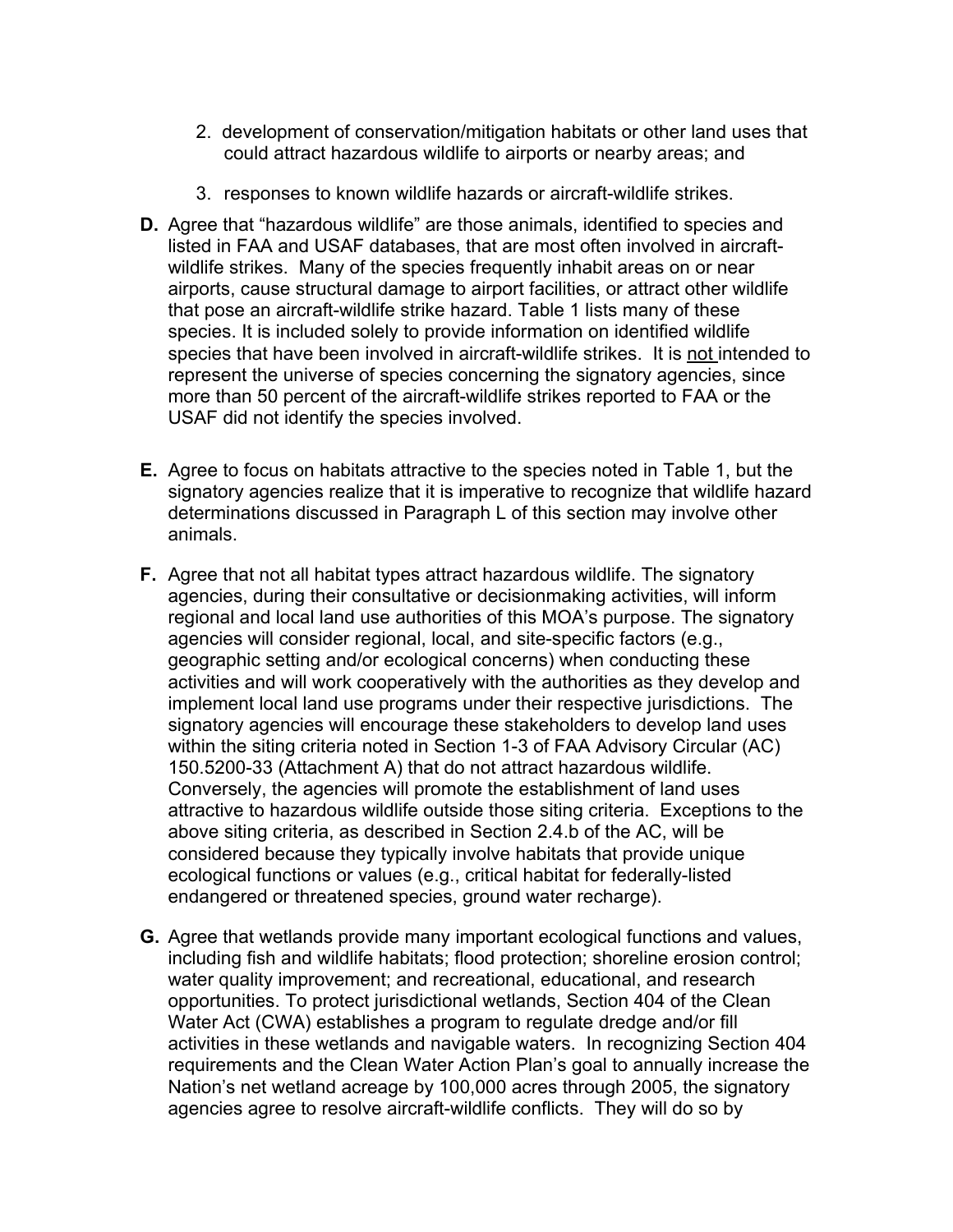avoiding and minimizing wetland impacts to the maximum extent practicable, and will work to compensate for all associated unavoidable wetland impacts. The agencies agree to work with landowners and communities to encourage and support wetland restoration or enhancement efforts that do not increase aircraft-wildlife strike potentials.

- **H.** Agree that the: U.S. Army Corps of Engineers (ACOE) has expertise in protecting and managing jurisdictional wetlands and their associated wildlife; U.S. Environmental Protection Agency (EPA) has expertise in protecting environmental resources; and the U.S. Fish and Wildlife Service (USFWS) has expertise in protecting and managing wildlife and their habitats, including migratory birds and wetlands. Appropriate signatory agencies will cooperatively review proposals to develop or expand wetland mitigation sites, or wildlife refuges that may attract hazardous wildlife. When planning these sites or refuges, the signatory agencies will diligently consider the siting criteria and land use practice recommendations stated in FAA AC 150/5200- 33. The agencies will make every effort to undertake actions that are consistent with those criteria and recommendations, but recognize that exceptions to the siting criteria may be appropriate (see Paragraph F of this section).
- **I.** Agree to consult with airport proponents during initial airport planning efforts. As appropriate, the FAA or USAF will initiate signatory agency participation in these efforts. When evaluating proposals to build new civilian or military aviation facilities or to expand existing ones, the FAA or the USAF, will work with appropriate signatory agencies to diligently evaluate alternatives that may avoid adverse effects on wetlands, other aquatic resources, and Federal wildlife refuges. If these or other habitats support hazardous wildlife, and there is no practicable alternative location for the proposed aviation project, the appropriate signatory agencies, consistent with applicable laws, regulations, and policies, will develop mutually acceptable measures, to protect aviation safety and mitigate any unavoidable wildlife impacts.
- **J.** Agree that a variety of other land uses (e.g., storm water management facilities, wastewater treatment systems, landfills, golf courses, parks, agricultural or aquacultural facilities, and landscapes) attract hazardous wildlife and are, therefore, normally incompatible with airports. Accordingly, new, federally-funded airport construction or airport expansion projects near habitats or other land uses that may attract hazardous wildlife must conform to the siting criteria established in the FAA Advisory Circular (AC) 150/5200- 33, Section 1-3.
- **K.** Agree to encourage and advise owners and/or operators of non-airport facilities that are known hazardous wildlife attractants (See Paragraph J) to follow the siting criteria in Section 1-3 of AC 150/5200-33. As appropriate, each signatory agency will inform proponents of these or other land uses about the land use's potential to attract hazardous species to airport areas.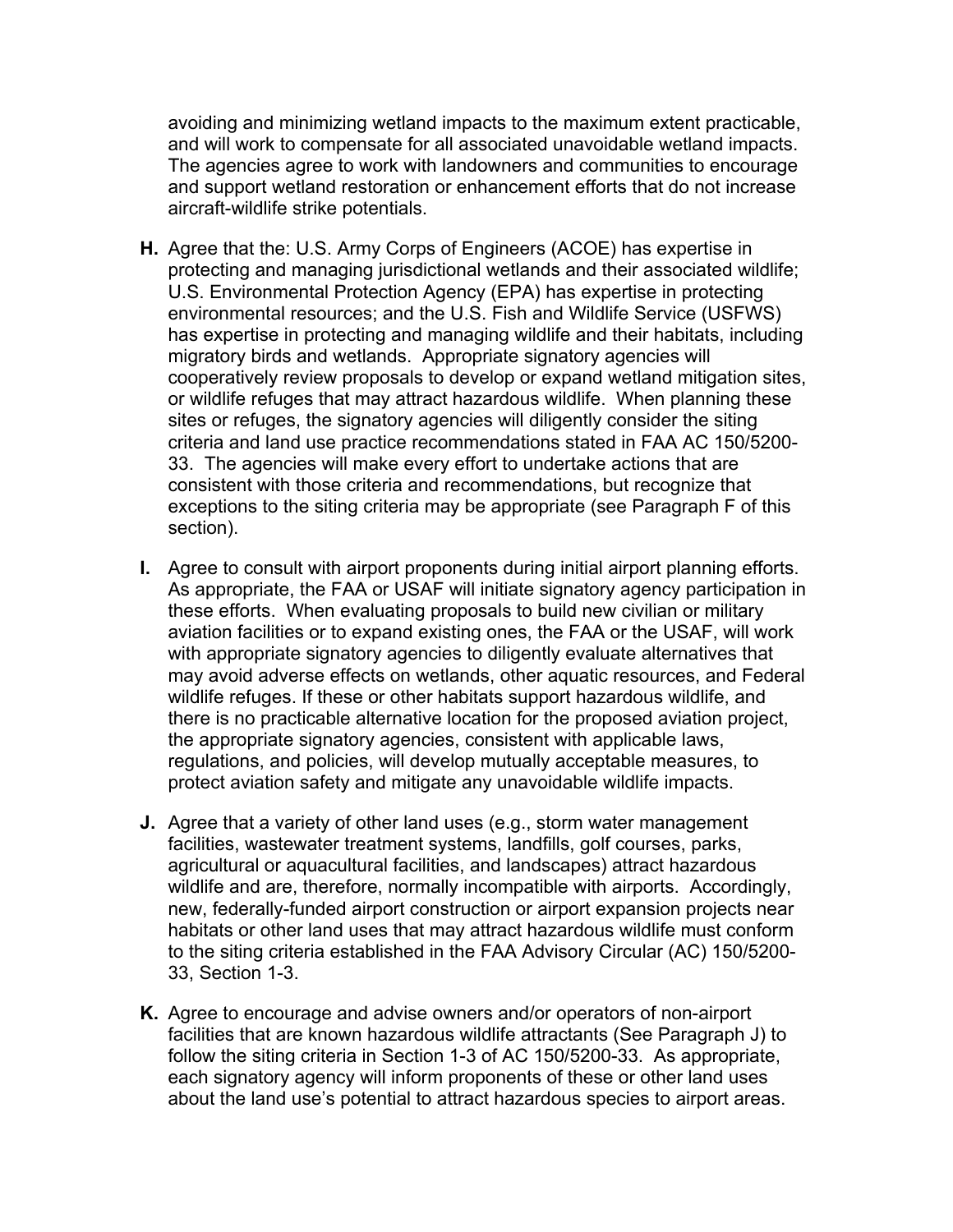The signatory agencies will urge facility owners and/or operators about the critical need to consider the land uses' effects on aviation safety.

- **L.** Agree that FAA, USAF, and WS personnel have the expertise necessary to determine the aircraft-wildlife strike potentials of various land uses. When there is disagreement among signatory agencies about a particular land use and its potential to attract hazardous wildlife, the FAA, USAF, or WS will prepare a wildlife hazard assessment. Then, the appropriate signatory agencies will meet at the local level to review the assessment. At a minimum, that assessment will:
	- 1. identify each species causing the aviation hazard, its seasonal and daily populations, and the population's local movements;
	- 2. discuss locations and features on and near the airport or land use attractive to hazardous wildlife; and
	- 3. evaluate the extent of the wildlife hazard to aviation.
- **M.** Agree to cooperate with the airport operator to develop a specific, wildlife hazard management plan for a given location, when a potential wildlife hazard is identified. The plan will meet applicable FAA, USAF, and other relevant requirements. In developing the plan, the appropriate agencies will use their expertise and attempt to integrate their respective programmatic responsibilities, while complying with existing laws, regulations, and policies. The plan should avoid adverse impacts to wildlife populations, wetlands, or other sensitive habitats to the maximum extent practical. Unavoidable impacts resulting from implementing the plan will be fully compensated pursuant to all applicable Federal laws, regulations, and policies.
- **N.** Agree that whenever a significant aircraft-wildlife strike occurs or a potential for one is identified, any signatory agency may initiate actions with other appropriate signatory agencies to evaluate the situation and develop mutually acceptable solutions to reduce the identified strike probability. The agencies will work cooperatively, preferably at the local level, to determine the causes of the strike and what can and should be done at the airport or in its vicinity to reduce potential strikes involving that species.
- **O.** Agree that information and analyses relating to mitigation that could cause or contribute to aircraft-wildlife strikes should, whenever possible, be included in documents prepared to satisfy the National Environmental Policy Act (NEPA). This should be done in coordination with appropriate signatory agencies to inform the public and Federal decision makers about important ecological factors that may affect aviation. This concurrent review of environmental issues will promote the streamlining of the NEPA review process.
- **P.** Agree to cooperatively develop mutually acceptable and consistent guidance, manuals, or procedures addressing the management of habitats attractive to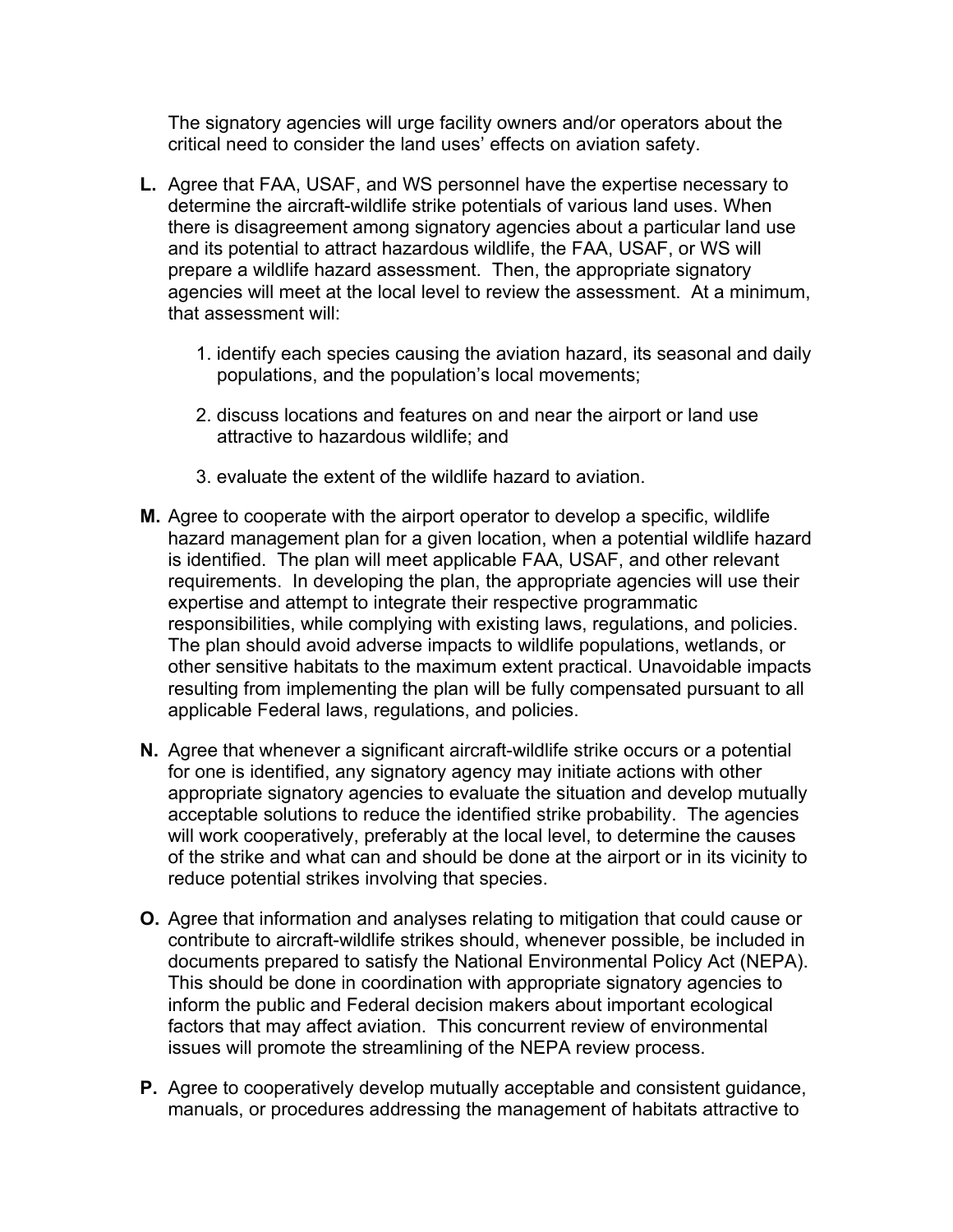hazardous wildlife, when those habitats are or will be within the siting criteria noted in Section 1-3 of FAA AC 5200-33. As appropriate, the signatory agencies will also consult each other when they propose revisions to any regulations or guidance relevant to the purpose of this MOA, and agree to modify this MOA accordingly.

#### **SECTION II. GENERAL RULES AND INFORMATION**

- **A.** Development of this MOA fulfills the National Transportation Safety Board's recommendation of November 19, 1999, to form an inter-departmental task force to address aircraft-wildlife strike issues.
- **B.** This MOA does not nullify any obligations of the signatory agencies to enter into separate MOAs with the USFWS addressing the conservation of migratory birds, as outlined in Executive Order 13186, *Responsibilities of Federal Agencies to Protect Migratory Birds*, dated January 10, 2001 (66 *Federal Register*, No. 11, pg. 3853).
- **C.** This MOA in no way restricts a signatory agency's participation in similar activities or arrangements with other public or private agencies, organizations, or individuals.
- **D.** This MOA does not alter or modify compliance with any Federal law, regulation or guidance (e.g., Clean Water Act; Endangered Species Act; Migratory Bird Treaty Act; National Environmental Policy Act; North American Wetlands Conservation Act; Safe Drinking Water Act; or the "no-net loss" policy for wetland protection). The signatory agencies will employ this MOA in concert with the Federal guidance addressing wetland mitigation banking dated March 6, 1995 (60 *Federal Register*, No. 43, pg. 12286).
- **E.** The statutory provisions and regulations mentioned above contain legally binding requirements. However, this MOA does not substitute for those provisions or regulations, nor is it a regulation itself. This MOA does not impose legally binding requirements on the signatory agencies or any other party, and may not apply to a particular situation in certain circumstances. The signatory agencies retain the discretion to adopt approaches on a caseby-case basis that differ from this MOA when they determine it is appropriate to do so. Such decisions will be based on the facts of a particular case and applicable legal requirements. Therefore, interested parties are free to raise questions and objections about the substance of this MOA and the appropriateness of its application to a particular situation.
- **F.** This MOA is based on evolving information and may be revised periodically without public notice. The signatory agencies welcome public comments on this MOA at any time and will consider those comments in any future revision of this MOA.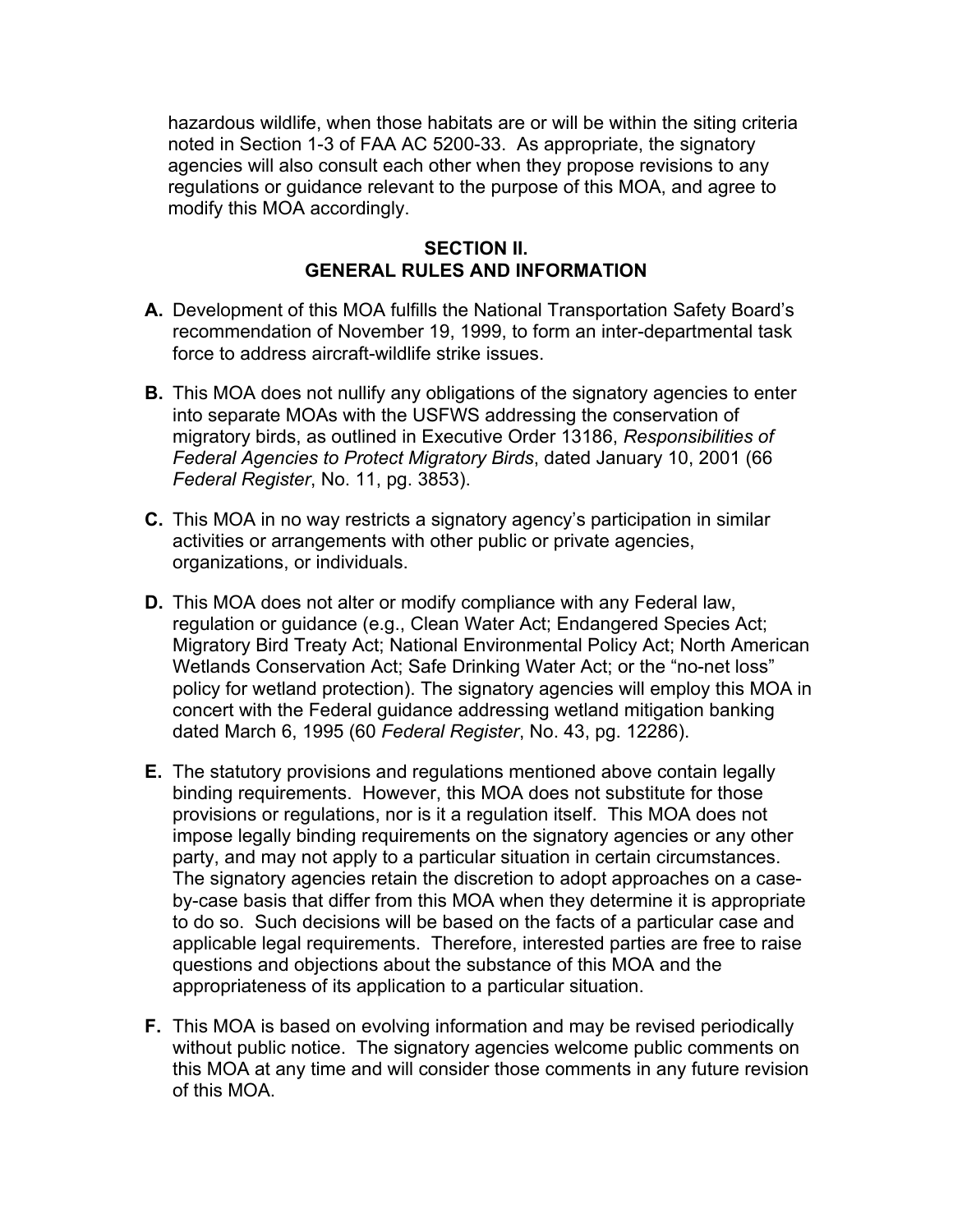- **G.** This MOA is intended to improve the internal management of the Executive Branch to address conflicts between aviation safety and wildlife. This MOA does not create any right, benefit, or trust responsibility, either substantively or procedurally. No party, by law or equity, may enforce this MOA against the United States, its agencies, its officers, or any person.
- **H.** This MOA does not obligate any signatory agency to allocate or spend appropriations or enter into any contract or other obligations.
- **I.** This MOA does not reduce or affect the authority of Federal, State, or local agencies regarding land uses under their respective purviews. When requested, the signatory agencies will provide technical expertise to agencies making decisions regarding land uses within the siting criteria in Section 1-3 of FAA AC 150/5200-33 to minimize or prevent attracting hazardous wildlife to airport areas.
- **J.** Any signatory agency may request changes to this MOA by submitting a written request to any other signatory agency and subsequently obtaining the written concurrence of all signatory agencies.
- **K.** Any signatory agency may terminate its participation in this MOA within 60 days of providing written notice to the other agencies. This MOA will remain in effect until all signatory agencies terminate their participation in it.

## **SECTION III. PRINCIPAL SIGNATORY AGENCY CONTACTS**

The following list identifies contact offices for each signatory agency.

Federal Aviation Administration **U.S. Air Force** Office Airport Safety and Standards HQ AFSC/SEFW Airport Safety and **1988** 9700 Ave., G. SE, Bldg. 24499 Compliance Branch (AAS-310) Kirtland AFB, NM 87117 800 Independence Ave., S.W. V: 505-846-5679 Washington, D.C. 20591 F: 505-846-0684 V: 202-267-1799 F: 202-267-7546

Directorate of Civil Works **Conservation** Office of Water Regulatory Branch (CECW-OR) Wetlands Division 441 G St., N.W. **Ariel Rios Building, MC 4502F** Washington, D.C. 20314 1200 Pennsylvania Ave., SW V: 202-761-4750 Washington, D.C. 20460 F: 202-761-4150 V: 202-260-1799

U.S. Army U.S. Environmental Protection Agy. F: 202-260-7546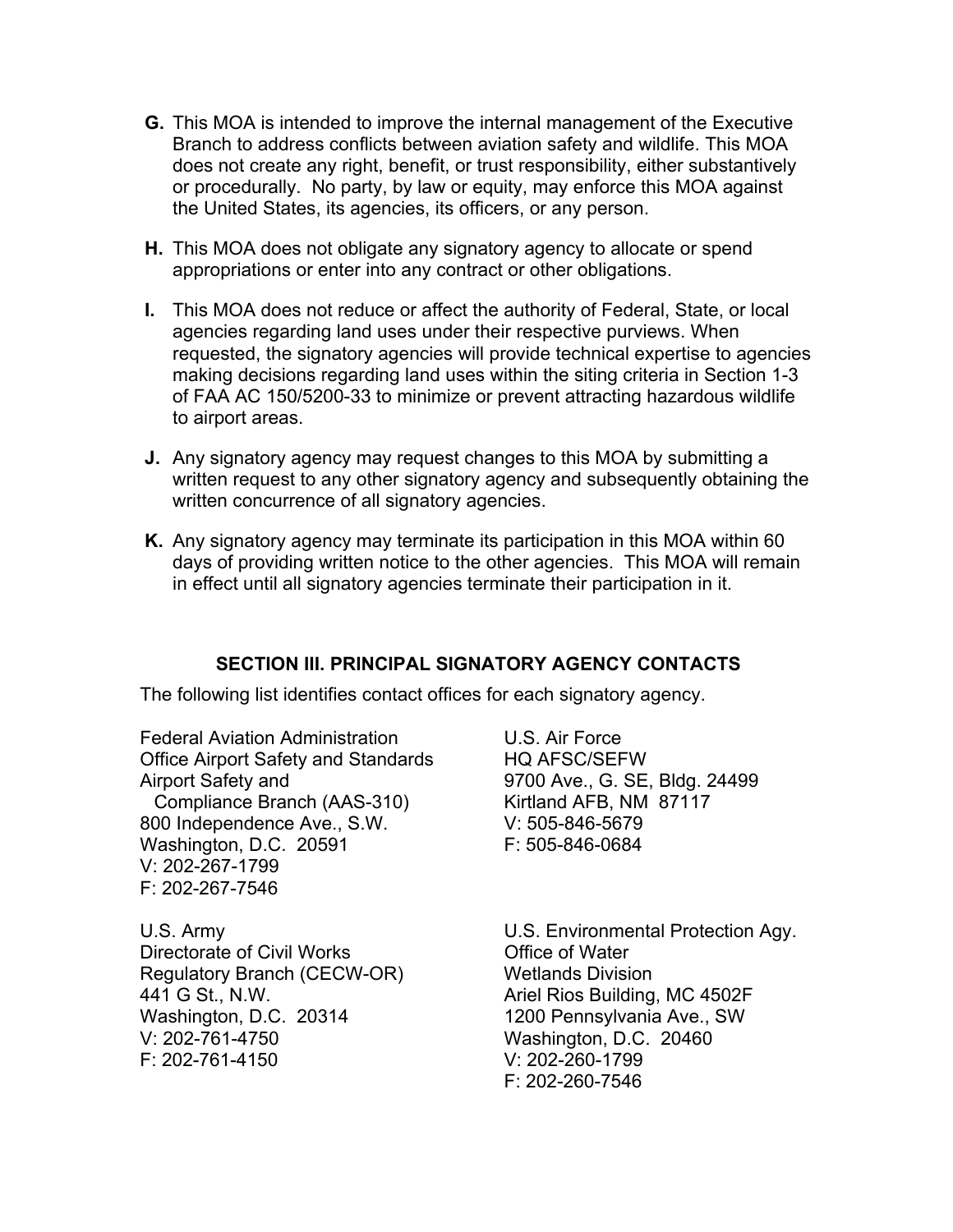U.S. Fish and Wildlife Service U.S. Department of Agriculture<br>Division of Migratory Bird Management Animal and Plant Inspection Service Division of Migratory Bird Management Animal and Plant 4401 North Fairfax Drive, Room 634 Wildlife Services 4401 North Fairfax Drive, Room 634<br>Arlington, VA 22203 Arlington, VA 22203 Operational Support Staff<br>
V: 703-358-1714 4700 River Road, Unit 87 F: 703-358-2272 Riverdale, MD 20737

4700 River Road, Unit 87 V: 301-734-7921 F: 301-734-5157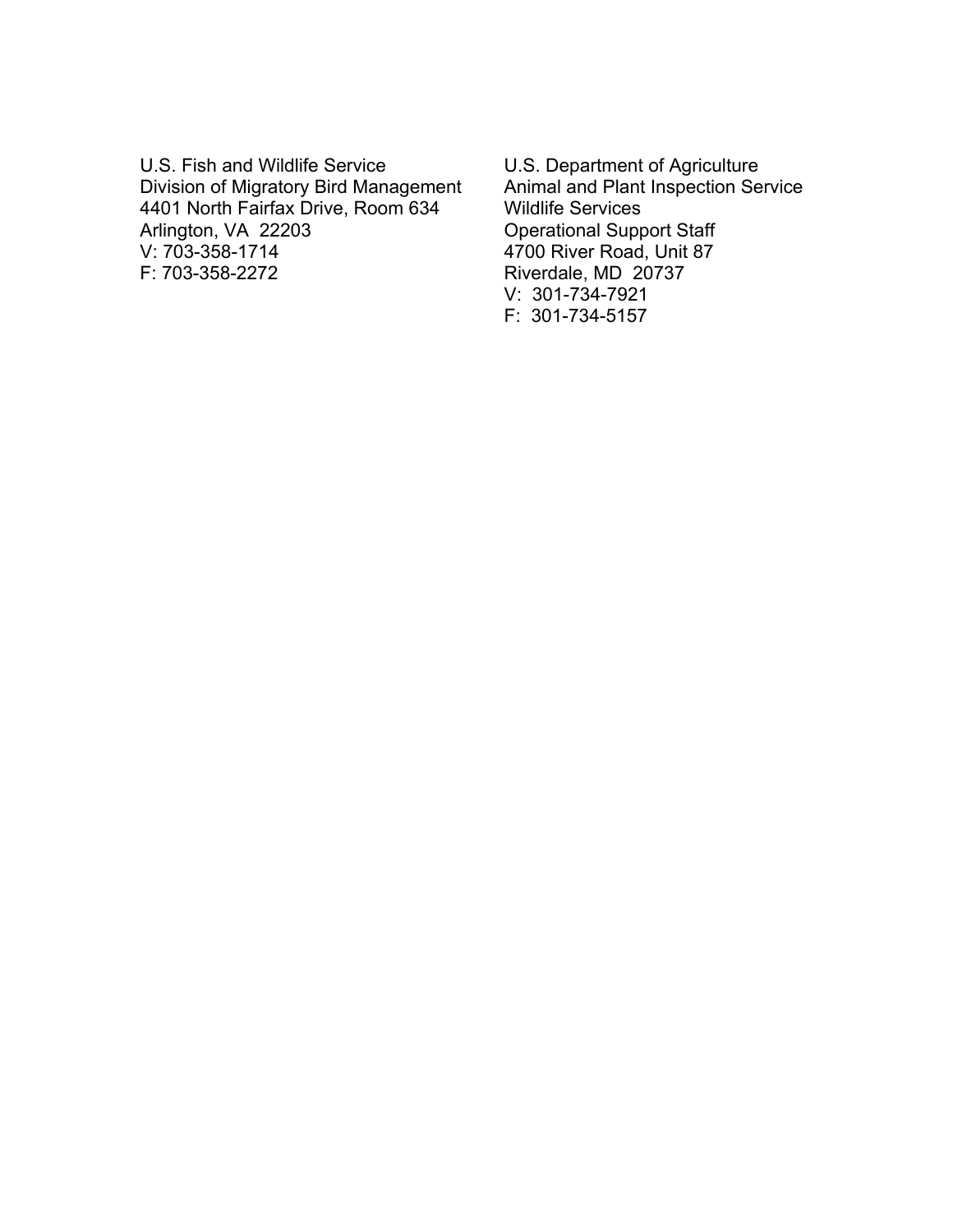# **Signature Page**

| Original Signed by:<br><b>Woodie Woodward</b>                                                       | 12/17/2002              |
|-----------------------------------------------------------------------------------------------------|-------------------------|
| Associate Administrator for Airports,<br><b>Federal Aviation Administration</b>                     | Date                    |
| Original Signed by:<br><b>Kenneth W. Hess</b>                                                       | 27 May 2003             |
| Chief of Safety,<br>U. S. Air Force                                                                 | Date                    |
| Original Signed by:<br>R.L. Brownlee                                                                | <b>December 9, 2002</b> |
| Assistant Secretary of the Army (Civil Works),<br>U.S. Army                                         | Date                    |
| Original Signed by:<br>G. Tracy Mehan, III                                                          | 1/17/03                 |
| Assistant Administrator, Office of Water,<br>U.S. Environmental Protection Agency                   | Date                    |
| Original Signed by:<br><b>Paul R. Schmidt</b>                                                       | 7/29/03                 |
| <b>Assistant Director, Migratory Birds</b><br>and State Programs,<br>U.S. Fish and Wildlife Service | Date                    |
| Original Signed by:<br><b>Richard D Curnow</b>                                                      | 9 January 2003          |
| <b>Acting Deputy Administrator, Wildlife Services</b><br>U.S. Department of Agriculture             | Date                    |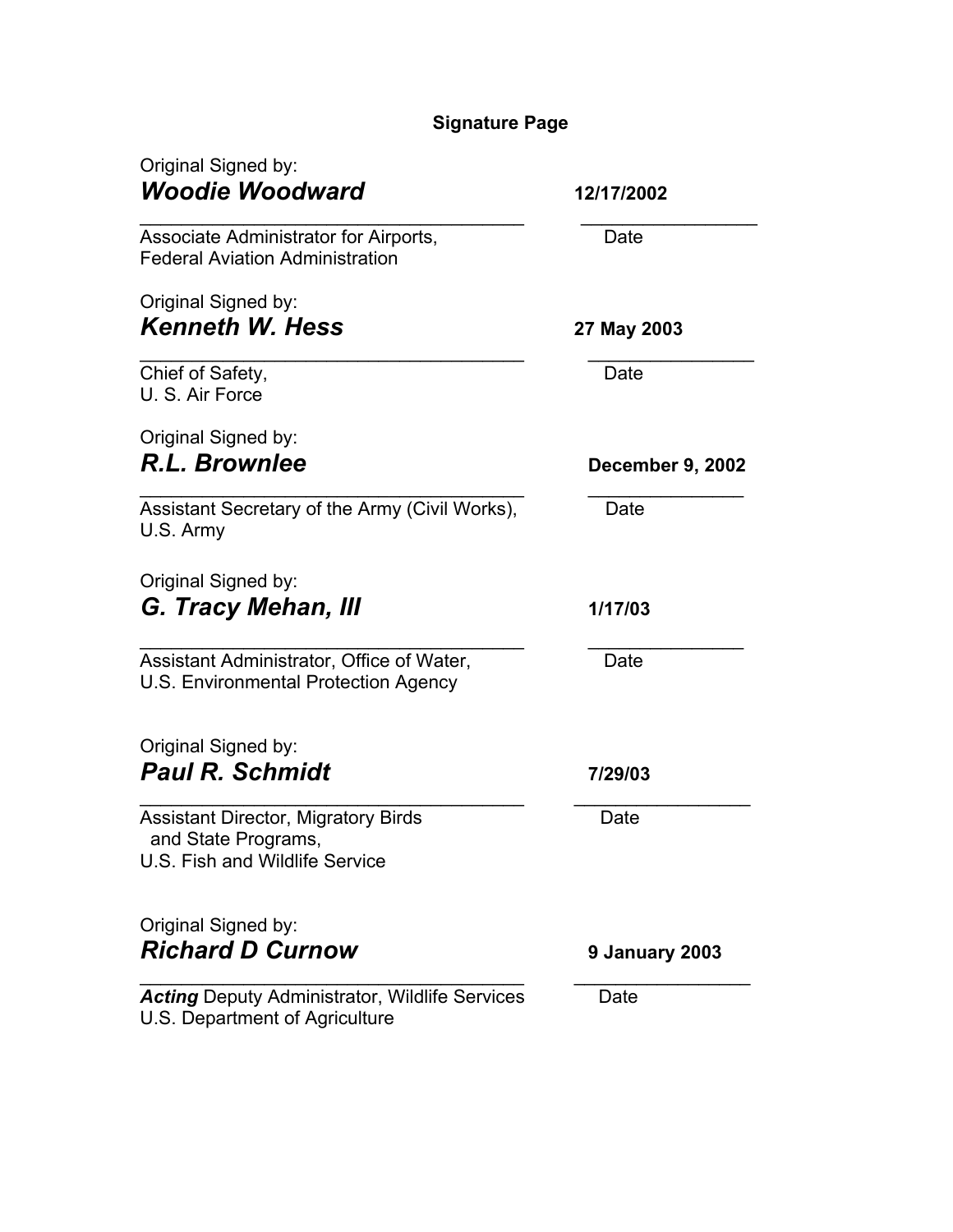## **GLOSSARY**

This glossary defines terms used in this MOA.

 **Airport.** All USAF airfields or all public use airports in the FAA's National Plan of Integrated Airport Systems (NPIAS). Note: There are over 18,000 civil-use airports in the U.S., but only 3,344 of them are in the NPIAS and, therefore, under FAA's jurisdiction.

**Aircraft-wildlife strike.** An aircraft-wildlife strike is deemed to have occurred when:

- 1. a pilot reports that an aircraft struck 1 or more birds or other wildlife;
- 2. aircraft maintenance personnel identify aircraft damage as having been caused by an aircraft-wildlife strike;
- 3. personnel on the ground report seeing an aircraft strike 1 or more birds or other wildlife;
- 4. bird or other wildlife remains, whether in whole or in part, are found within 200 feet of a runway centerline, unless another reason for the animal's death is identified; or
- 5. the animal's presence on the airport had a significant, negative effect on a flight (i.e., aborted takeoff, aborted landing, high-speed emergency stop, aircraft left pavement area to avoid collision with animal)

(Source: *Wildlife Control Procedures Manual*, Technical Publication 11500E, 1994).

**Aircraft-wildlife strike hazard.** A potential for a damaging aircraft collision with wildlife on or near an airport (14 CFR 139.3).

**Bird Sizes**. Title 40, Code of Federal Regulations, Part 33.76 classifies birds according to weight:

> small birds weigh less than 3 ounces (oz). medium birds weigh more than 3 oz and less than 2.5 lbs. large birds weigh greater than 2.5 lbs.

**Civil aircraft damage classifications.** The following damage descriptions are based on the *Manual on the International Civil Aviation Organization Bird Strike Information System*:

> **Minor:** The aircraft is deemed airworthy upon completing simple repairs or replacing minor parts and an extensive inspection is not necessary.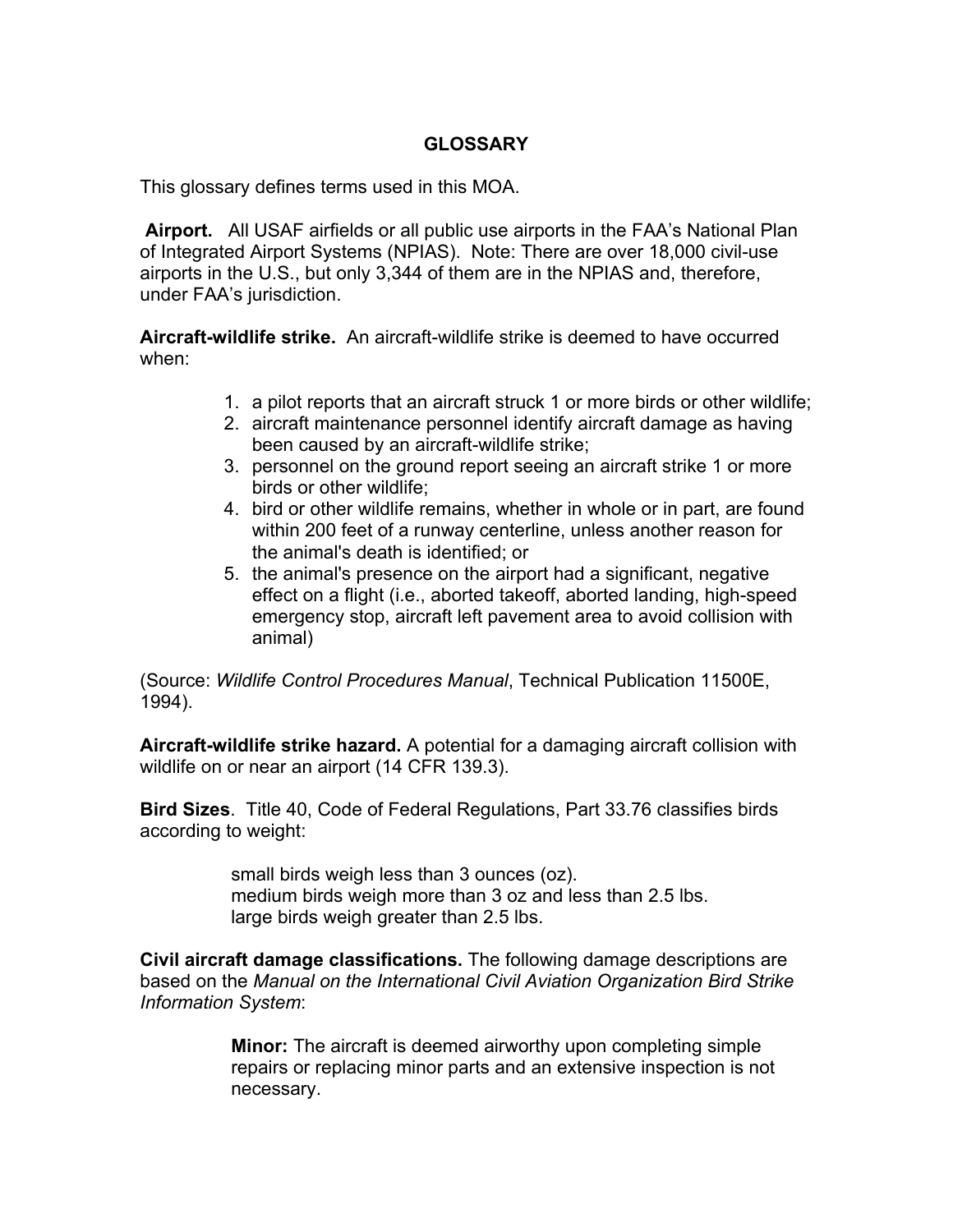**Substantial:** Damage or structural failure adversely affects an aircraft's structural integrity, performance, or flight characteristics. The damage normally requires major repairs or the replacement of the entire affected component. Bent fairings or cowlings; small dents; skin punctures; damage to wing tips, antenna, tires or brakes, or engine blade damage not requiring blade replacement are specifically excluded.

**Destroyed:** The damage sustained makes it inadvisable to restore the aircraft to an airworthy condition.

**Significant Aircraft-Wildlife Strikes**. A significant aircraft-wildlife strike is deemed to have occurred when any of the following applies:

- 1. a civilian, U.S. air carrier aircraft experiences a multiple aircraft-bird strike or engine ingestion;
- 2. a civilian, U.S. air carrier aircraft experiences a damaging collision with wildlife other than birds; or
- 3. a USAF aircraft experiences a Class A, B, or C mishap as described below:
	- **A. Class A Mishap:** Occurs when at least one of the following applies:
		- 1. total mishap cost is \$1,000,000 or more;
		- 2. a fatality or permanent total disability occurs; and/or
		- 3. an Air Force aircraft is destroyed.
	- **B. Class B Mishap:** Occurs when at least one of the following applies:
		- 1. total mishap cost is \$200,000 or more and less than \$1,000,000; and/or
		- 2. a permanent partial disability occurs and/or 3 or more people are hospitalized;
	- **C. Class C Mishap:** Occurs when at least one of the following applies:
		- 1. cost of reported damage is between \$20,000 and \$200,000;
		- 2. an injury causes a lost workday (i.e., duration of absence is at least 8 hours beyond the day or shift during which mishap occurred); and/or
		- 3. an occupational illness causing absence from work at any time.

**Wetlands.** An ecosystem requiring constant or recurrent, shallow inundation or saturation at or near the surface of the substrate. The minimum essential characteristics of a wetland are recurrent, sustained inundation or saturation at or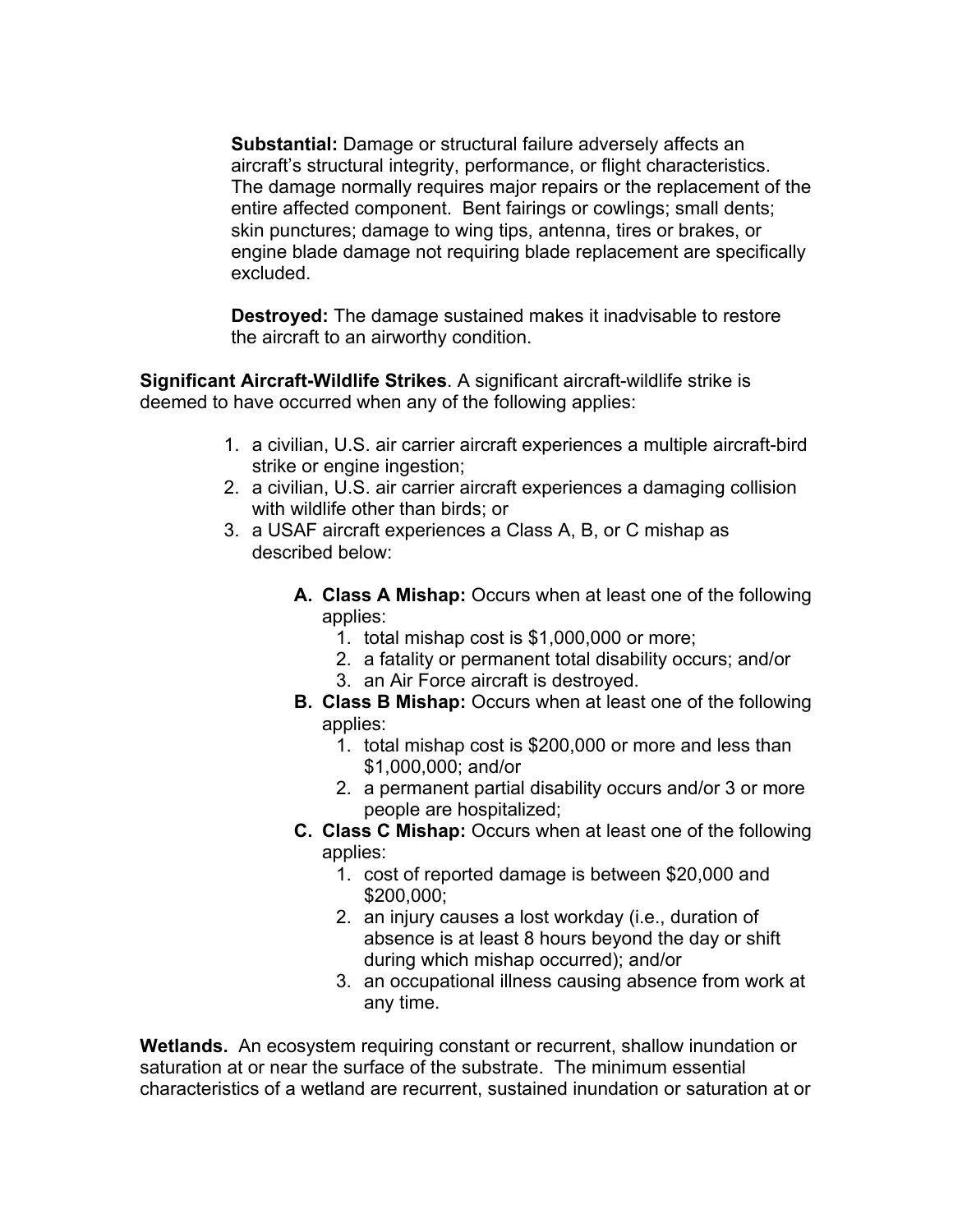near the surface and the presence of physical, chemical, and biological features indicating recurrent, sustained inundation, or saturation. Common diagnostic wetland features are hydric soils and hydrophytic vegetation. These features will be present, except where specific physiochemical, biotic, or anthropogenic factors have removed them or prevented their development.

(Source the 1987 Delineation Manual; 40 CFR 230.3(t)).

**Wildlife.** Any wild animal, including without limitation any wild mammal, bird, reptile, fish, amphibian, mollusk, crustacean, arthropod, coelenterate, or other invertebrate, including any part, product, egg, or offspring there of (50 CFR 10.12, *Taking, Possession, Transportation, Sale, Purchase, Barter, Exportation, and Importation of Wildlife and Plants*). As used in this MOA, "wildlife" includes feral animals and domestic animals while out of their owner's control (14 CFR 139.3, *Certification and Operations: Land Airports Serving CAB-Certificated Scheduled Air Carriers Operating Large Aircraft (Other Than Helicopters)*)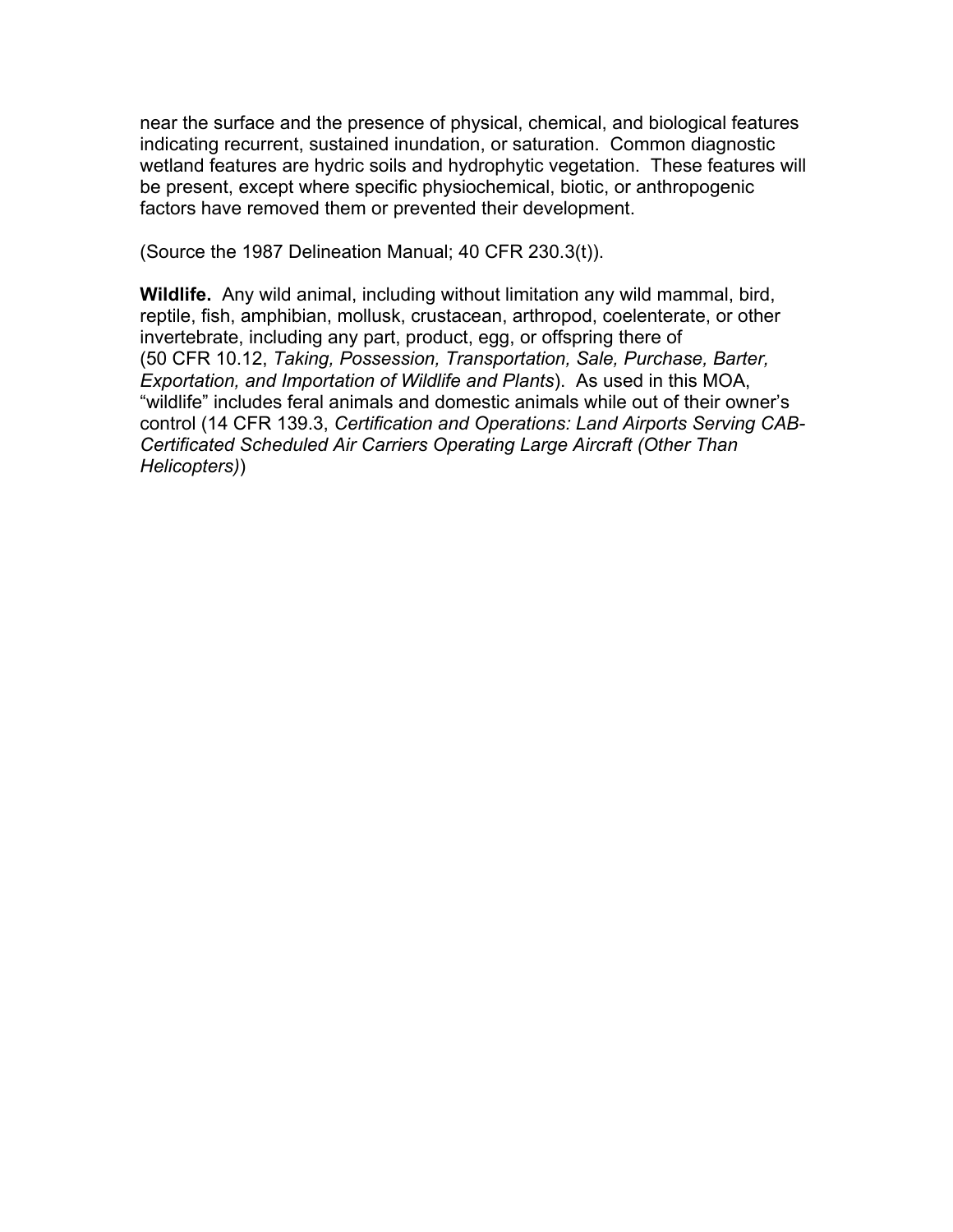**Table 1.** Identified wildlife species, or groups, that were involved in two or more aircraft-wildlife strikes, that caused damage to one or more aircraft components, or that had an adverse effect on an aircraft's flight. Data are for 1990-1999 and involve only civilian, U.S. aircraft.

| <b>Birds</b>                                      | No. reported strikes |
|---------------------------------------------------|----------------------|
| Gulls (all spp.)                                  | 874                  |
| Geese (primarily, Canada geese)                   | 458                  |
| Hawks (primarily, Red-tailed hawks)               | 182                  |
| Ducks (primarily Mallards.)                       | 166                  |
| Vultures (primarily, Turkey vulture)              | 142                  |
| Rock doves                                        | 122                  |
| Doves (primarily, mourning doves)                 | 109                  |
| <b>Blackbirds</b>                                 | 81                   |
| European starlings                                | 55                   |
| Sparrows                                          | 52                   |
| Egrets                                            | 41                   |
| Shore birds (primarily, Killdeer &<br>Sandpipers) | 40                   |
| Crows                                             | 31                   |
| Owls                                              | 24                   |
| Sandhill cranes                                   | 22                   |
| American kestrels                                 | 15                   |
| Great blue herons                                 | 15                   |
| Pelicans                                          | 14                   |
| Swallows                                          | 14                   |
| Eagles (Bald and Golden)                          | 14                   |
| Ospreys                                           | 13                   |
| Ring-necked pheasants                             | 11                   |
| Herons                                            | 11                   |
| Barn-owls                                         | 9                    |
| American robins                                   | 8                    |
| Meadowlarks                                       | 8                    |
| Buntings (snow)                                   | 7                    |
| Cormorants                                        | 6                    |
| Snow buntings                                     | 6                    |
| <b>Brants</b>                                     | 5                    |
| Terns (all spp.)                                  | 5                    |
| Great horned owls                                 | 5                    |
| <b>Horned larks</b>                               | 4                    |
| <b>Turkeys</b>                                    | 4                    |
| Swans                                             | 3                    |
| Mockingbirds                                      | 3                    |
| Quails                                            | 3                    |
| Homing pigeons                                    | 3                    |
| Snowy owls                                        | 3                    |
| Anhingas                                          | $\overline{2}$       |